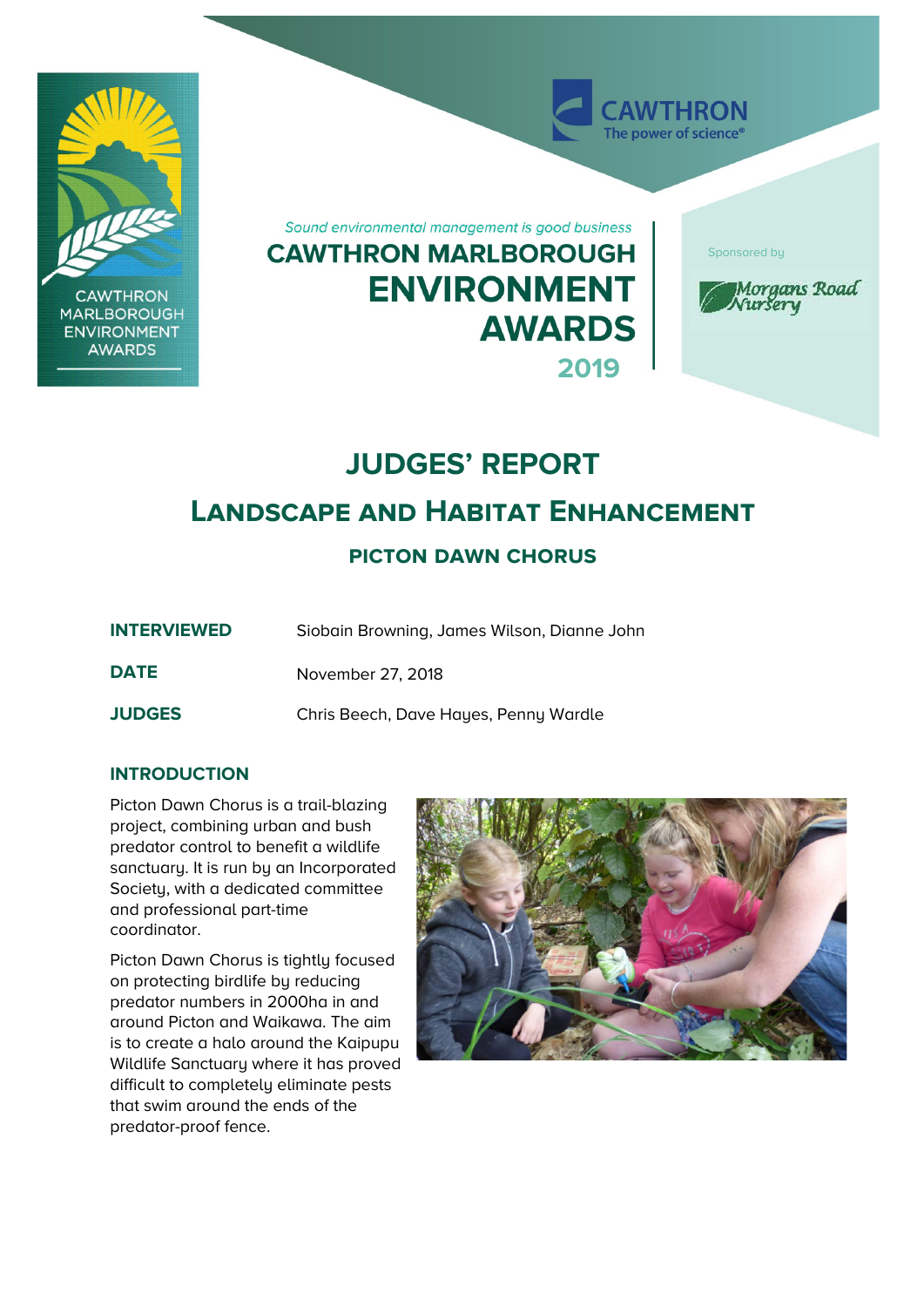This daunting task has been broken down into four geographic stages however maintaining volunteer enthusiasm and commitment is among the challenges. Solutions have included incentivising volunteers by reporting back bell-bird increases following trapping (more attractive than reporting rat deaths) and encouraging urban trappers to log kill numbers by offering prizes to people who send in results via a reporting app.

Picton Dawn Chorus is a nil-poison, trapping-only programme to avoid controversy around the use of toxins. Vandalism of traps is a problem mitigated by chaining traps to trees, involving young people and receiving good media coverage.

The group's ability to engage with the community, manage volunteers and continually seek to improve trapping techniques all add up to Picton Dawn Chorus leading the way for communitydriven urban pest control.

#### **GENERAL INFORMATION**

Picton Dawn Chorus is a community-based rat, possum and mustelid trapping programme working to create a pest-free halo around Kaipupu Point Wildlife Sanctuary. The long-term aim is to trap predators on 2000ha in and around Picton and Waikawa.

There is a management committee and a paid coordinator, with three working groups covering planning/finance, garden trapping and bush trapping.

The Picton Dawn Chorus mailing list of 80 includes a hard-core 15-30 volunteers who in 2017-18 spent about 3650 hours on weekly checks and maintenance of about 400 traps in the town's reserves. Another 256 residents, mostly in Picton and Waikawa, have about 350 garden traps.

The idea of creating a pest-free halo around Kaipupu was first raised in July 2015. The Incorporated Society of Picton Dawn Chorus was registered, and the idea introduced to more than 100 people at a public meeting in April 2016. The first traps went out in August 2016 just as Predator Free New Zealand was launched – fortuitous timing which has helped attract publicity and funding. To date more than \$200,000 has been raised, mostly from grants.

A formal Strategic Plan has been adopted and control of the 2000ha target area has been split into four manageable stages. The first year (2015-2016) was devoted to planning and preparation, including seeking specialist advice.

The first area for trapping was Victoria Domain, across the bay and the closest bush area to Kaipupu Point, which is easily accessed via a network of walking tracks. Stage 2 is urban Picton and Waikawa where the aim is one trap per five households (currently about 1/10). Stage 3 recently started on 80ha of public conservation land on Wedge Point adjoining the Kaipupu Sanctuary with the Link Pathway passing through.

A plan for remaining areas (Stage 4, covering the surrounding hills) will be developed once earlier stages are operating successfully.



Jawz rat traps are set out along tracks at 100m intervals with a small number of DOC 200 traps interspersed, targeting stoats as well as rats. Goodnature self-resetting traps are used in hard-to-reach areas and on private properties.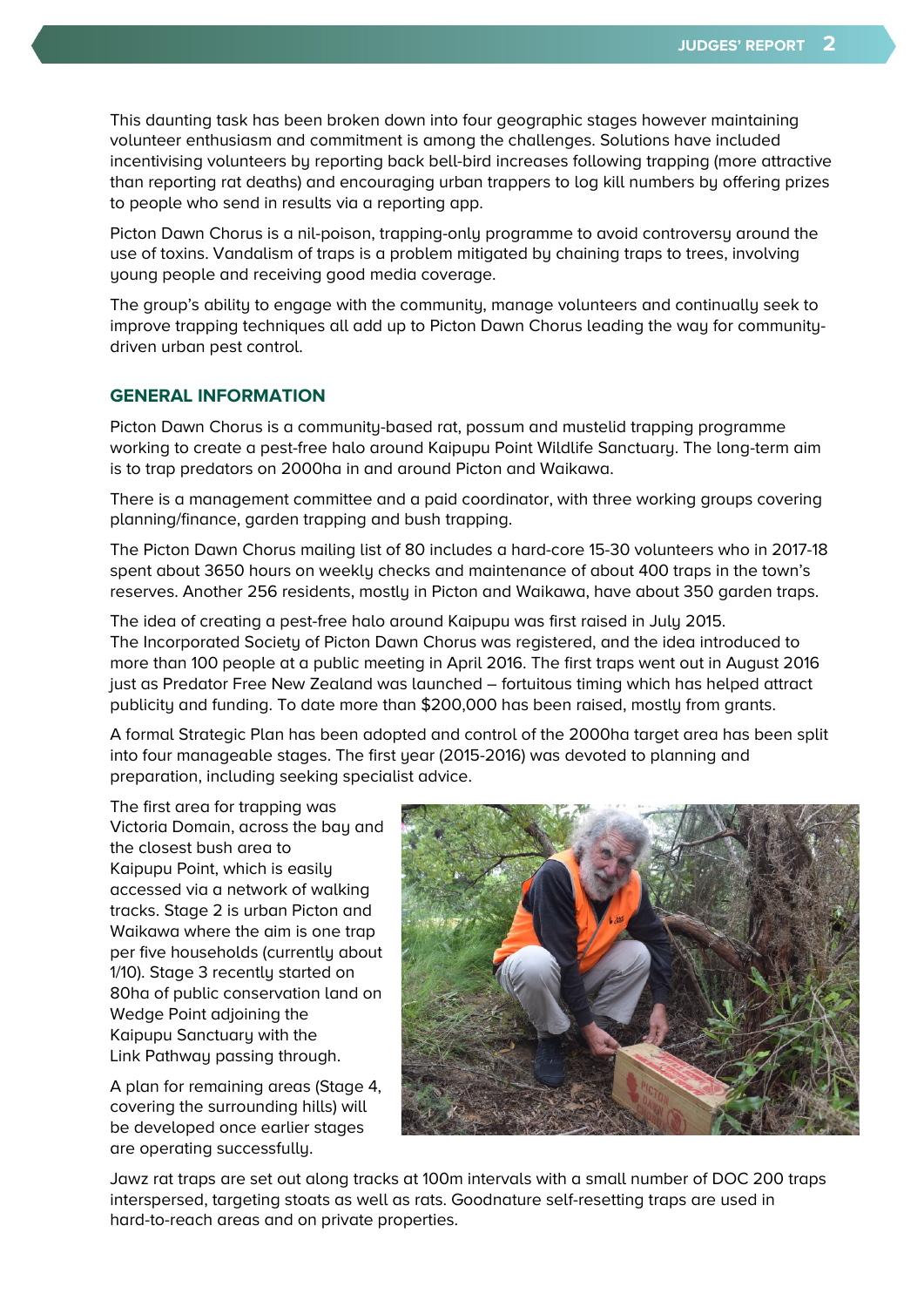Annual trapping outcomes are monitored using chew cards and bird counts rather than simply counting pests caught. Coordination is a major effort, with chew cards out for the same three nights in May each year and five-minute bird counts in 30 locations, each counted three times over three weeks in October. Three years of data will be analysed for the first time this in 2019.

Judges were impressed that:

- The management structure ensures efficient use of people and resources
- A year of planning before pest control started provided time to seek expert advice, ensuring best practice trapping
- The focus is on a straightforward, achievable goal (pest control) despite the temptation to diversify, such as controlling plant pests and planting native trees
- The professional coordinator brings relevant skills and experience. She balances volunteers' passion with pragmatism, ensures project focus and momentum and oversees publicity
- Volunteers are encouraged to be innovative, with technologies tweaked rather than reinvented (e.g. trialing blood and bone as a calcium-rich rat bait and building a mouse-trap into some rat traps to discover whether trapped mice subsequently attract rats)
- Strong connections with related groups in Marlborough and nationally, especially Kaipupu Point Mainland Island Society - some common committee members and a joint workshop held in 2016. Also good links with DOC, which provided access to its GIS system for managing pest trapping and monitoring data, although this is no longer used
- Picton Dawn Chorus provides a focus for retirees who are its main members, using their skills to benefit the Picton environment and community while supporting national Predator-Free NZ goals. Involvement keeps people fit and socially connected
- Picton Dawn Chorus has a high profile in Picton, Marlborough and New Zealand due to a strong publicity focus including a website, video, Facebook page, newsletters and frequent media coverage
- Marketing has been to a high standard from the outset starting with a professionally produced film paid for by sponsors
- More than \$200,000 has been raised from grants, funds and bequests. Sources include the Marlborough District Council, Kiwibank and the Rātā Foundation, which is guiding the group towards sustainable funding including sponsorship.

#### **PROBLEMS AND HOW THEY HAVE BEEN TACKLED**

Managing the data: There is a lot of data to keep track of - volunteers and their trap-line preferences, records of pests trapped as well as finances. Initially the project tapped into a DOC database for catch data then the more targeted TrapNZ (created by Groundtruth). The coordinator manages the volunteer database and financial records.

Keeping volunteers engaged: Volunteers are mostly retirees, inexperienced in pest control. Where possible, traps are beside walking tracks. Any traps that proved difficult to use were replaced with user-friendly versions, including the T Rex rat trap. Volunteers are allocated trapping lines suited to individual capabilities. Volunteers can lose interest without positive reinforcement. The Picton Dawn Chorus Committee has pulled out a snippet of data (bellbird numbers) from long-term monitoring results. Counts have gone from 25 bellbirds seen or heard in 2016, to 41 in 2018.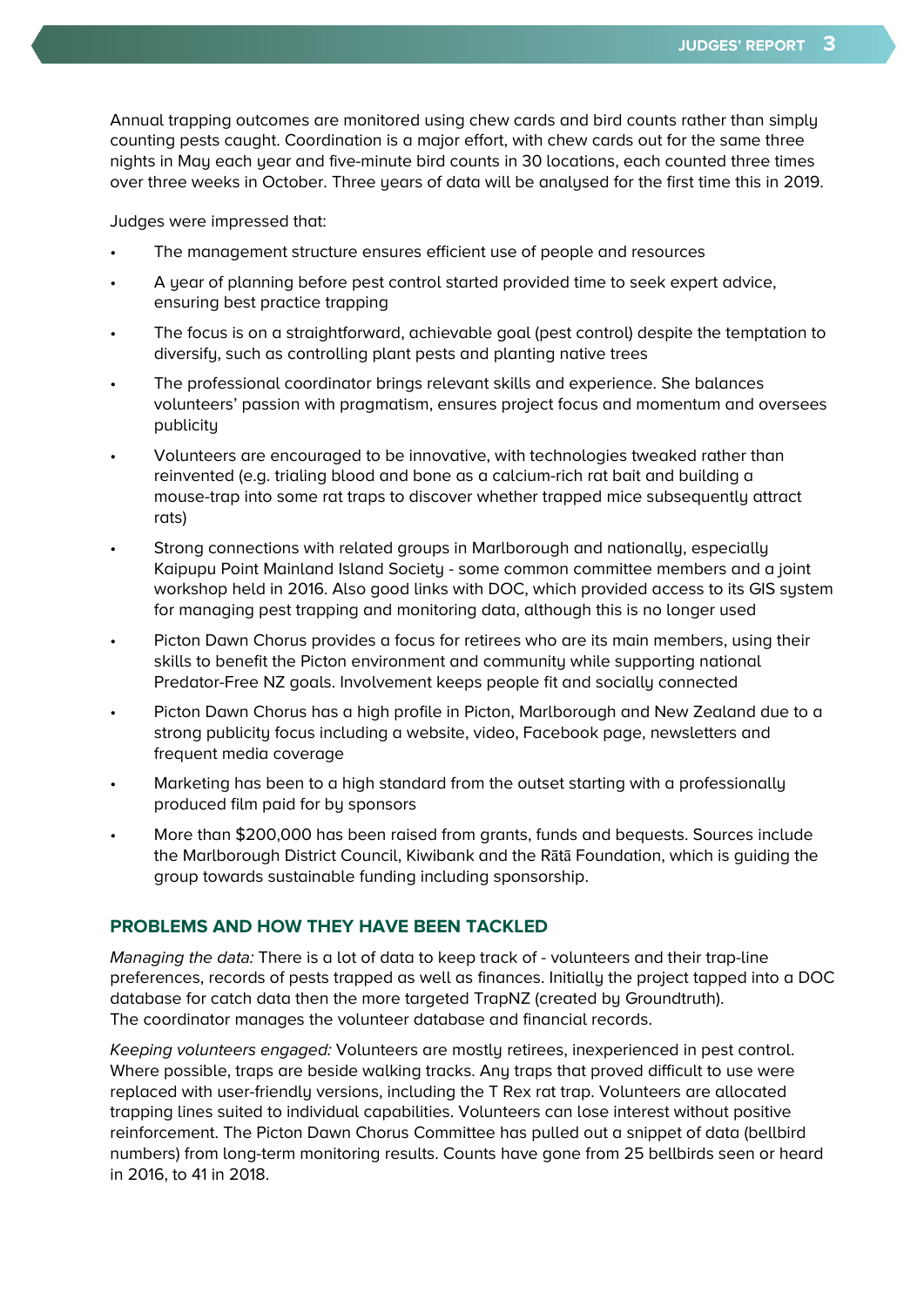Getting the right trap: After one accidental trapping of a weka, traps were modified to eliminate this problem. To increase responsibility and provide a sense of ownership, traps were initially sold to householders at a Pop-Up Shop with different versions for different locations. Picton Dawn Chorus is working on providing traps at no cost to the local community

Vandalism: Traps have been vandalised, thrown in creeks, kicked over and stolen. They are now chained to trees and staked.

Avoiding toxins: The use of 1080 to control predators is controversial, and many people are opposed to cats being trapped. Picton Dawn Chorus has a trapping-only policy and supports the concept of electronic tagging and night-time containment of cats.

Reporting back: It's hard to get urban trappers to feed back results. They are sent regular reminders to check traps and record kills through The Urban Rat Project (used by organisations doing similar work in Auckland and the Waikato). Running a competition increased reports received but there is still room for improvement.

Succession planning: Employing a project coordinator ensures continuity but there are still concerns with the ageing demographic of the volunteers and committee.

#### **SUMMARY**

This voluntary group of mostly retired people takes a professional approach to predator control and is achieving good results. Just over two years since the first traps went out, more than 4000 pests have been killed and over \$200,000 raised to support the project.

The judges see Picton Dawn Chorus as an exemplar for community-driven urban pest control. Its volunteers should be proud of the way they are tackling a challenging task which will have significant ecological benefits.



This project sets a high bar for similar initiatives as part of Predator Free New Zealand 2050 – the ambitious goal of ridding NZ of introduced predators that threaten our natural taonga, our economy and primary sector.

The judges acknowledge and support Picton Dawn Chorus's philosophy of achievable predator control, resisting the temptation to diversify into weed control and planting.

Expert advice has been sought from the outset, from project design (including trap selection and placement) to monitoring outcomes.

A regularly updated Strategic Plan revisits trapping progress and goals, communication messages and methods, approaches to funding, administration and key relationships. This, plus annual reports provide credibility, direction and an opportunity to measure achievements.